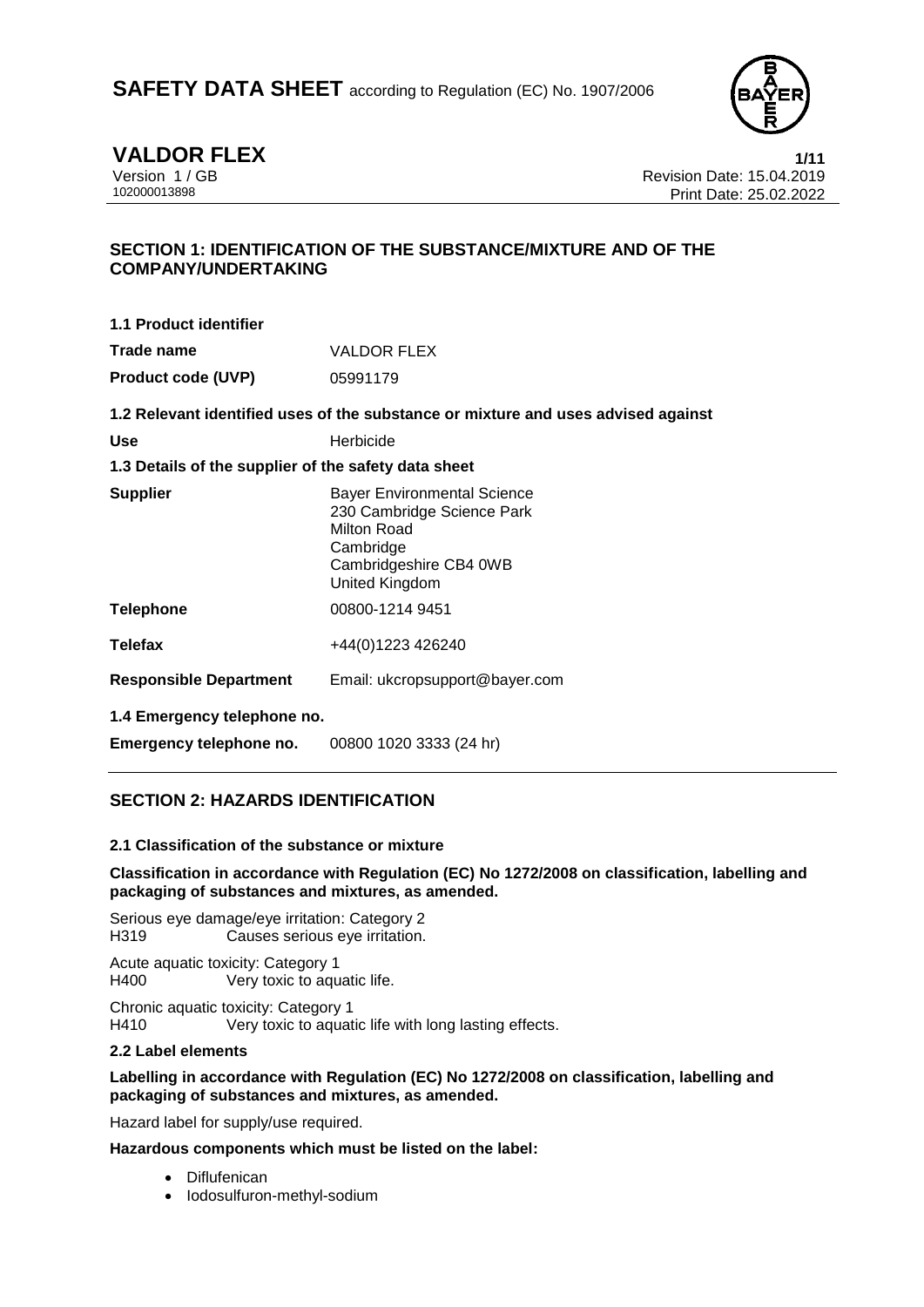# **SAFETY DATA SHEET** according to Regulation (EC) No. 1907/2006



**VALDOR FLEX** 2/11<br>Version 1 / GB 2019 Version 1 / GB Revision Date: 15.04.2019 Print Date: 25.02.2022



**Signal word:** Warning

#### **Hazard statements**

| H <sub>319</sub> | Causes serious eye irritation.                                                       |
|------------------|--------------------------------------------------------------------------------------|
| H410             | Very toxic to aquatic life with long lasting effects.                                |
| EUH401           | To avoid risks to human health and the environment, comply with the instructions for |
|                  | use.                                                                                 |
| EUH208           | Contains Disodium maleate. May produce an allergic reaction.                         |

#### **Precautionary statements**

| P <sub>280</sub><br>$P337 + P313$ | Wear protective gloves/ protective clothing/ eye protection/ face protection.<br>If eye irritation persists: Get medical advice/ attention.                                                  |
|-----------------------------------|----------------------------------------------------------------------------------------------------------------------------------------------------------------------------------------------|
| P391                              | Collect spillage.                                                                                                                                                                            |
| P <sub>501</sub>                  | Dispose of contents/container to a licensed hazardous-waste disposal contractor or<br>collection site except for empty clean containers which can be disposed of as non-<br>hazardous waste. |

#### **2.3 Other hazards**

May form explosible dust-air mixture if dispersed.

# **SECTION 3: COMPOSITION/INFORMATION ON INGREDIENTS**

#### **3.2 Mixtures**

#### **Chemical nature**

Water dispersible granules (WG) Diflufenican/Iodosulfuron-methyl-sodium 36:1%

#### **Hazardous components**

Hazard statements according to Regulation (EC) No. 1272/2008

| <b>Name</b>                                                                                              | CAS-No./<br>$EC-No.$<br><b>REACH Reg. No.</b> | <b>Classification</b><br><b>REGULATION (EC) No</b><br>1272/2008 | <b>Conc.</b> [%]     |
|----------------------------------------------------------------------------------------------------------|-----------------------------------------------|-----------------------------------------------------------------|----------------------|
| Diflufenican                                                                                             | 83164-33-4                                    | Aquatic Chronic 3, H412                                         | 36.00                |
| lodosulfuron-methyl-<br>sodium                                                                           | 144550-36-7                                   | Aquatic Acute 1, H400<br>Aquatic Chronic 1, H410                | 1.00                 |
| Sulfonated aromatic<br>polymer, sodium salt                                                              | 68425-94-5                                    | Eye Irrit. 2, H319                                              | $>= 3.0 - c$<br>10.0 |
| Aromatic hydrocarbons,<br>C10-13, reaction products<br>with branched nonene,<br>sulfonated, sodium salts | 1258274-08-6<br>01-2119980591-31-xxxx         | Skin Irrit. 2, H315<br>Eye Dam. 1, H318                         | $>= 3.0 - c$<br>10.0 |
| Disodium maleate                                                                                         | $371 - 47 - 1$<br>206-738-1                   | Acute Tox. 4, H302<br>Skin Sens. 1B, H317<br>STOT SE 3, H335    | $>= 0.1 - < 1$       |
| Kaolin                                                                                                   | 1332-58-7                                     | Not classified                                                  | $>= 1.0$             |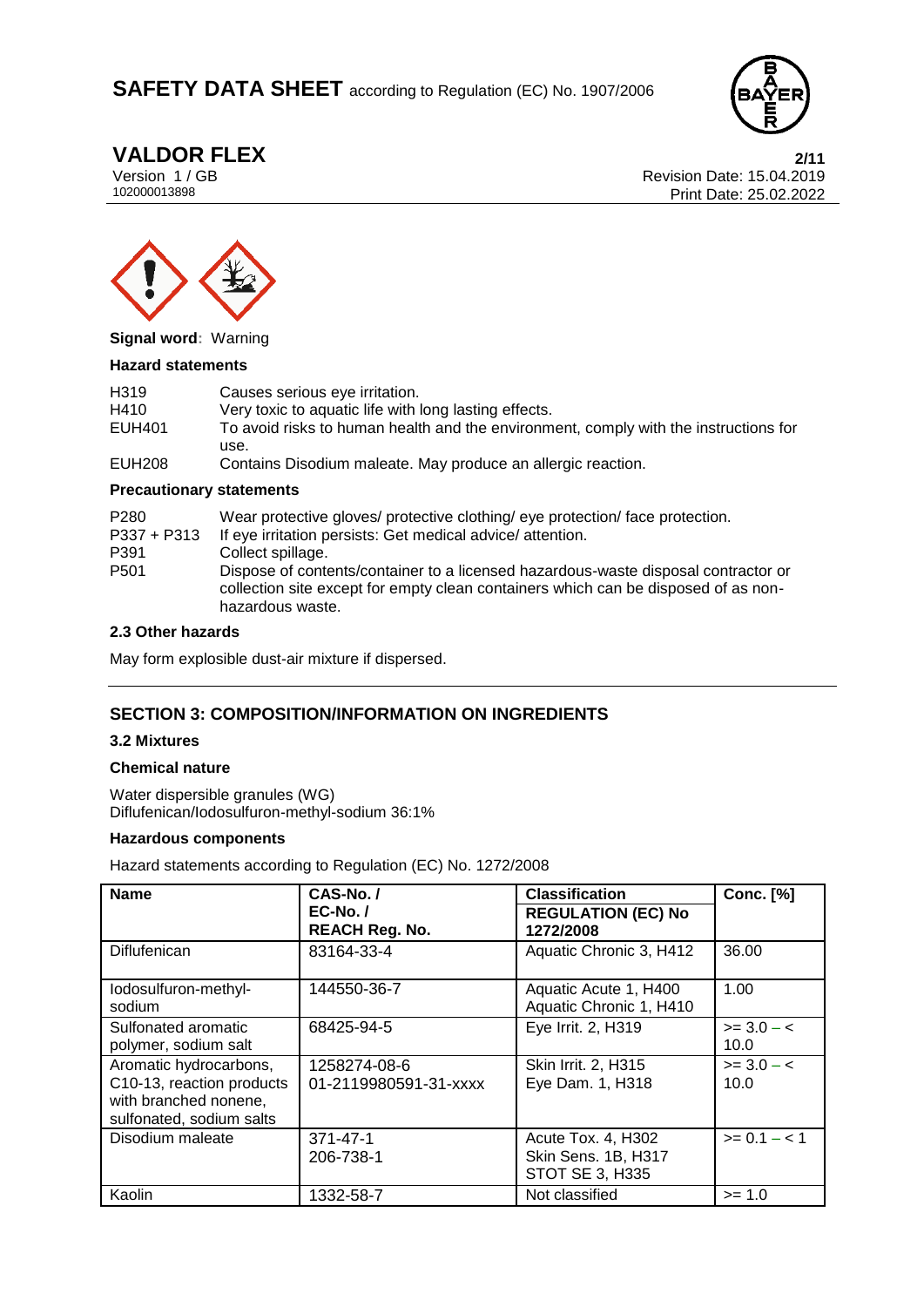

**VALDOR FLEX** 3/11<br>Version 1/GB Revision Date: 15.04.2019 Version 1 / GB<br>102000013898<br>Print Date: 25.02.2019<br>Print Date: 25.02.2022 Print Date: 25.02.2022

|                            | 310-194-1 |  |
|----------------------------|-----------|--|
| <b>Further information</b> |           |  |

| lodosulturon- | -36-7<br>144550-3 | .000<br>(acute)<br>M-Factor: |
|---------------|-------------------|------------------------------|
| methyl-sodium |                   |                              |

For the full text of the H-Statements mentioned in this Section, see Section 16.

# **SECTION 4: FIRST AID MEASURES**

| 4.1 Description of first aid measures                                          |                                                                                                                                                                                                                                                                                   |  |
|--------------------------------------------------------------------------------|-----------------------------------------------------------------------------------------------------------------------------------------------------------------------------------------------------------------------------------------------------------------------------------|--|
| <b>General advice</b>                                                          | Move out of dangerous area. When symptoms develop and persist,<br>seek medical advice.                                                                                                                                                                                            |  |
| <b>Inhalation</b>                                                              | Move to fresh air.                                                                                                                                                                                                                                                                |  |
| <b>Skin contact</b>                                                            | Wash off thoroughly with plenty of soap and water, if available with<br>polyethyleneglycol 400, subsequently rinse with water.                                                                                                                                                    |  |
| Eye contact                                                                    | Wash off immediately with plenty of water for at least 15 minutes.<br>Remove contact lenses, if present, after the first 5 minutes, then<br>continue rinsing eye. Get medical attention if irritation develops and<br>persists.                                                   |  |
| Ingestion                                                                      | Do NOT induce vomiting. Call a physician or poison control center<br>immediately.                                                                                                                                                                                                 |  |
| 4.2 Most important symptoms and effects, both acute and delayed                |                                                                                                                                                                                                                                                                                   |  |
| <b>Symptoms</b>                                                                | To date no symptoms are known.                                                                                                                                                                                                                                                    |  |
| 4.3 Indication of any immediate medical attention and special treatment needed |                                                                                                                                                                                                                                                                                   |  |
| <b>Treatment</b>                                                               | There is no specific antidote. Treat symptomatically. In case of<br>ingestion gastric lavage should be considered in cases of significant<br>ingestions only within the first 2 hours. However, the application of<br>activated charcoal and sodium sulphate is always advisable. |  |

# **SECTION 5: FIREFIGHTING MEASURES**

| 5.1 Extinguishing media                                         |                                                                                                                                                                                                      |
|-----------------------------------------------------------------|------------------------------------------------------------------------------------------------------------------------------------------------------------------------------------------------------|
| <b>Suitable</b>                                                 | Use water spray, alcohol-resistant foam, dry chemical or carbon<br>dioxide.                                                                                                                          |
| 5.2 Special hazards arising<br>from the substance or<br>mixture | In the event of fire the following may be released:, Carbon monoxide<br>(CO), Hydrogen cyanide (hydrocyanic acid), Hydrogen iodide (HI),<br>Nitrogen oxides (NOx), Hydrogen fluoride, Sulphur oxides |
| 5.3 Advice for firefighters                                     |                                                                                                                                                                                                      |
| <b>Special protective</b><br>equipment for firefighters         | In the event of fire and/or explosion do not breathe fumes. In the event<br>of fire, wear self-contained breathing apparatus.                                                                        |
| <b>Further information</b>                                      | Contain the spread of the fire-fighting media. Do not allow run-off from<br>fire fighting to enter drains or water courses.                                                                          |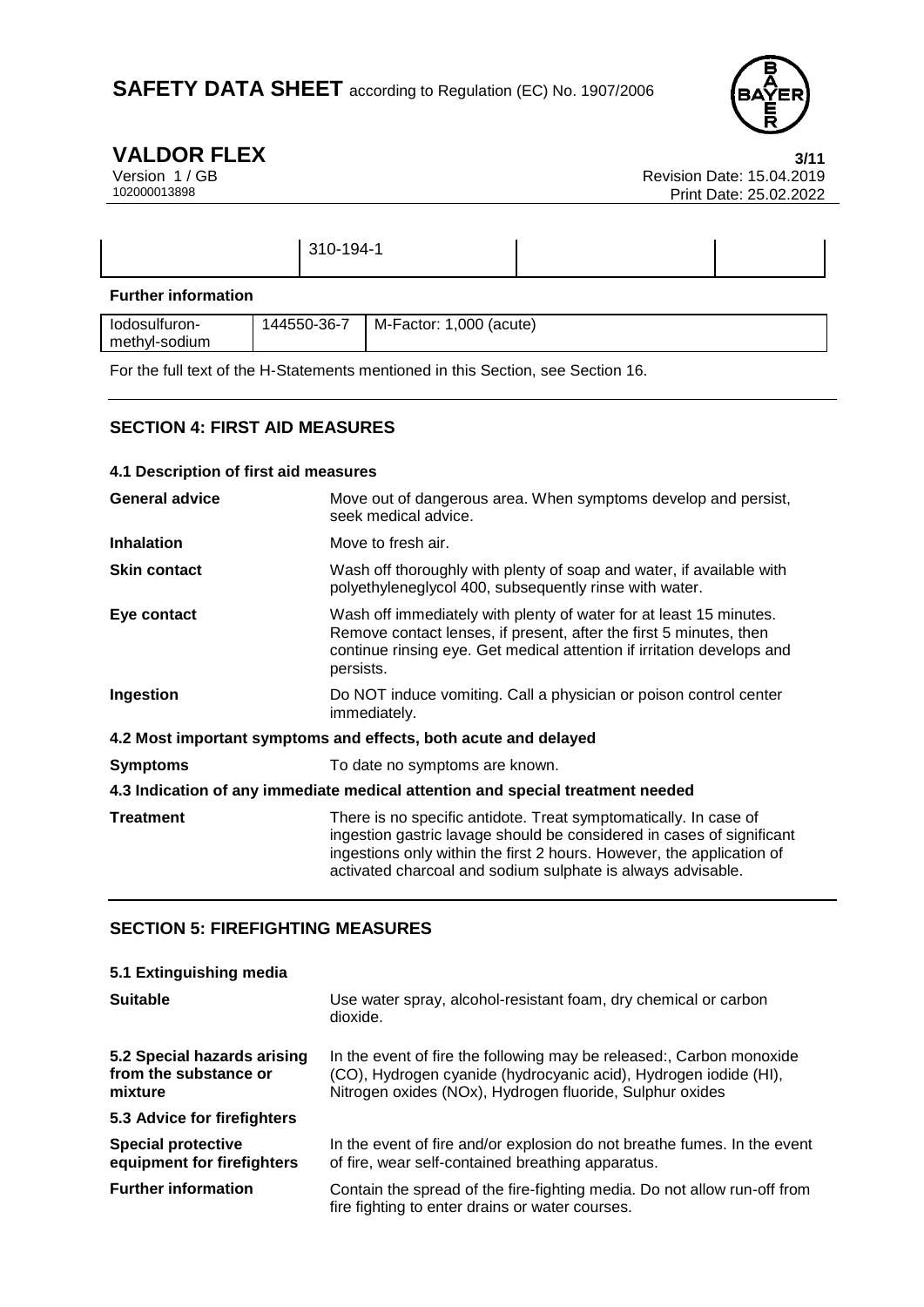

**VALDOR FLEX**<br>Version 1/GB **1/4/11**<br>Revision Date: 15.04.2019 Version 1 / GB<br>102000013898<br>Print Date: 25.02.2019<br>Print Date: 25.02.2022 Print Date: 25.02.2022

# **SECTION 6: ACCIDENTAL RELEASE MEASURES**

|                                                           | 6.1 Personal precautions, protective equipment and emergency procedures                                                                                                                                                    |  |
|-----------------------------------------------------------|----------------------------------------------------------------------------------------------------------------------------------------------------------------------------------------------------------------------------|--|
| <b>Precautions</b>                                        | Avoid dust formation. Avoid contact with spilled product or<br>contaminated surfaces. Use personal protective equipment. Remove<br>all sources of ignition.                                                                |  |
| <b>6.2 Environmental</b><br>precautions                   | Do not allow to get into surface water, drains and ground water.                                                                                                                                                           |  |
| 6.3 Methods and materials for containment and cleaning up |                                                                                                                                                                                                                            |  |
| <b>Methods for cleaning up</b>                            | Use mechanical handling equipment. Collect and transfer the product<br>into a properly labelled and tightly closed container. Clean<br>contaminated floors and objects thoroughly, observing environmental<br>regulations. |  |
| <b>Additional advice</b>                                  | Check also for any local site procedures.                                                                                                                                                                                  |  |
| 6.4 Reference to other<br>sections                        | Information regarding safe handling, see section 7.<br>Information regarding personal protective equipment, see section 8.<br>Information regarding waste disposal, see section 13.                                        |  |

# **SECTION 7: HANDLING AND STORAGE**

# **7.1 Precautions for safe handling**

| Advice on safe handling                                          | No specific precautions required when handling unopened<br>packs/containers; follow relevant manual handling advice. Provide for<br>appropriate exhaust ventilation and dust collection at machinery.                                                                    |  |
|------------------------------------------------------------------|--------------------------------------------------------------------------------------------------------------------------------------------------------------------------------------------------------------------------------------------------------------------------|--|
| <b>Advice on protection</b><br>against fire and explosion        | Dust may form explosive mixture in air. Keep away from heat and<br>sources of ignition. Take measures to prevent the build up of<br>electrostatic charge.                                                                                                                |  |
| <b>Hygiene measures</b>                                          | Avoid contact with skin, eyes and clothing. Keep working clothes<br>separately. Remove soiled clothing immediately and clean thoroughly<br>before using again. Wash hands immediately after work, if necessary<br>take a shower. When using, do not eat, drink or smoke. |  |
| 7.2 Conditions for safe storage, including any incompatibilities |                                                                                                                                                                                                                                                                          |  |
| <b>Requirements for storage</b><br>areas and containers          | Store in original container. Store in a place accessible by authorized<br>persons only. Keep containers tightly closed in a dry, cool and well-<br>ventilated place. Store at room temperature. Keep away from direct<br>sunlight.                                       |  |
| Advice on common storage                                         | Keep away from food, drink and animal feedingstuffs.                                                                                                                                                                                                                     |  |
| <b>Suitable materials</b>                                        | 1000 L FIBC - Polypropylen (PP) / Polyethylen (PE)-composite film                                                                                                                                                                                                        |  |
| 7.3 Specific end use(s)                                          | Refer to the label and/or leaflet.                                                                                                                                                                                                                                       |  |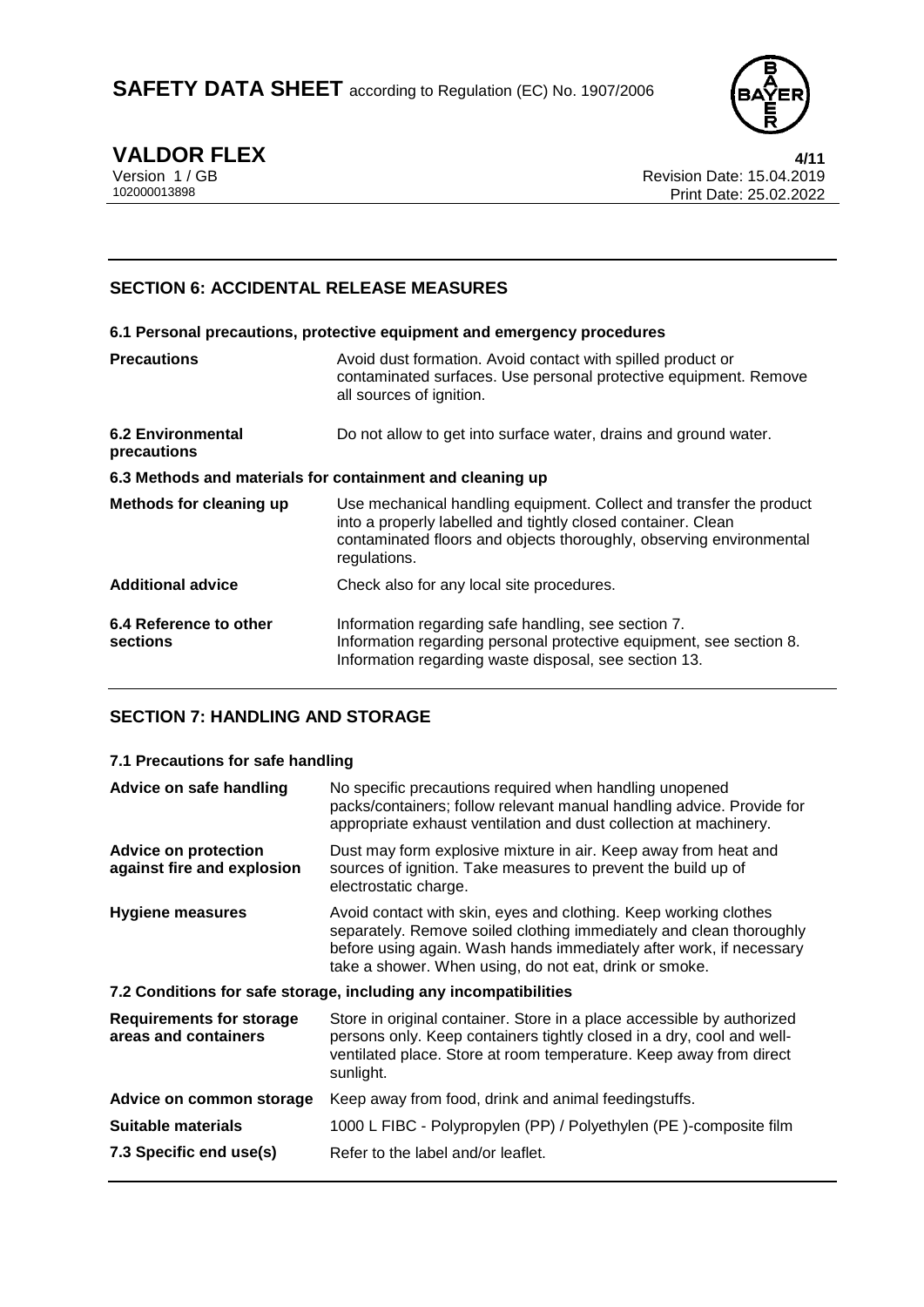

**VALDOR FLEX**<br>Version 1 / GB 88 and 100 and 50 and 50 and 50 and 50 and 50 and 50 and 50 and 50 and 50 and 50 and 50 and 50 and 50 and 50 and 50 and 50 and 50 and 50 and 50 and 50 and 50 and 50 and 50 and 50 and 50 and 50 Version 1 / GB Revision Date: 15.04.2019<br>102000013898 Print Date: 25.02.2019 Print Date: 25.02.2022

# **SECTION 8: EXPOSURE CONTROLS/PERSONAL PROTECTION**

### **8.1 Control parameters**

| <b>Components</b>          | CAS-No.     | <b>Control parameters</b>     | <b>Update</b> | <b>Basis</b> |
|----------------------------|-------------|-------------------------------|---------------|--------------|
| Diflufenican               | 83164-33-4  | $5.5 \text{ mg/m}$ 3<br>(TWA) |               | OES BCS*     |
| lodosulfuron-methyl-sodium | 144550-36-7 | 1 mg/m $3$<br>(TWA)           |               | OES BCS*     |
| Kaolin                     | 1332-58-7   | $2$ mg/m $3$<br>(TWA)         | 12 2011       | EH40 WEL     |
| (Respirable dust.)         |             |                               |               |              |

\*OES BCS: Internal Bayer AG, Crop Science Division "Occupational Exposure Standard"

## **8.2 Exposure controls**

**Refer to COSHH assessment (Control of Substances Hazardous to Health (Amendment) Regulations 2004). Engineering controls should be used in preference to personal protective equipment wherever practicable. Refer also to COSHH Essentials.**

#### **Personal protective equipment**

In normal use and handling conditions please refer to the label and/or leaflet. In all other cases the following recommendations would apply.

| <b>Respiratory protection</b> | instructions regarding wearing and maintenance.                                                                                                                                                                                                                                                                                            | Wear respirator with a particle filter mask (protection factor 4)<br>conforming to European norm EN149FFP1 or equivalent.<br>Respiratory protection should only be used to control residual risk of<br>short duration activities, when all reasonably practicable steps have<br>been taken to reduce exposure at source e.g. containment and/or<br>local extract ventilation. Always follow respirator manufacturer's                                                                                                                                                                         |
|-------------------------------|--------------------------------------------------------------------------------------------------------------------------------------------------------------------------------------------------------------------------------------------------------------------------------------------------------------------------------------------|-----------------------------------------------------------------------------------------------------------------------------------------------------------------------------------------------------------------------------------------------------------------------------------------------------------------------------------------------------------------------------------------------------------------------------------------------------------------------------------------------------------------------------------------------------------------------------------------------|
| <b>Hand protection</b>        | contact time.<br>drinking, smoking or using the toilet.<br>Material<br>Rate of permeability<br>Glove thickness<br>Protective index<br><b>Directive</b>                                                                                                                                                                                     | Please observe the instructions regarding permeability and<br>breakthrough time which are provided by the supplier of the gloves.<br>Also take into consideration the specific local conditions under which<br>the product is used, such as the danger of cuts, abrasion, and the<br>Wash gloves when contaminated. Dispose of when contaminated<br>inside, when perforated or when contamination on the outside cannot<br>be removed. Wash hands frequently and always before eating,<br>Nitrile rubber<br>> 480 min<br>$> 0.4$ mm<br>Class 6<br>Protective gloves complying with EN<br>374. |
| Eye protection                | Wear goggles (conforming to EN166, Field of Use $=$ 5 or equivalent).                                                                                                                                                                                                                                                                      |                                                                                                                                                                                                                                                                                                                                                                                                                                                                                                                                                                                               |
| Skin and body protection      | Wear standard coveralls and Category 3 Type 5 suit.<br>If there is a risk of significant exposure, consider a higher protective<br>type suit.<br>Wear two layers of clothing wherever possible. Polyester/cotton or<br>cotton overalls should be worn under chemical protection suit and<br>should be professionally laundered frequently. |                                                                                                                                                                                                                                                                                                                                                                                                                                                                                                                                                                                               |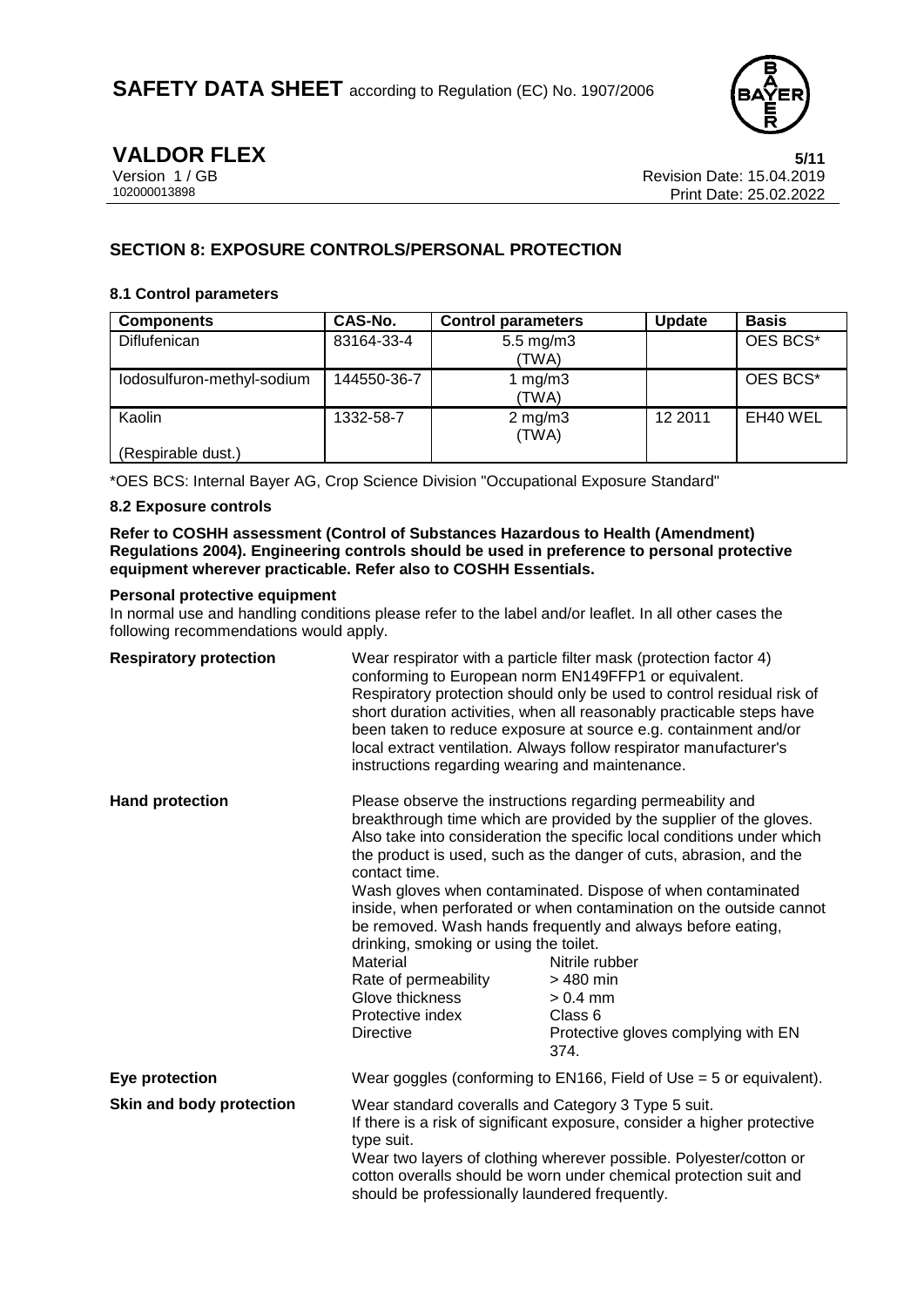

**VALDOR FLEX** 6/11<br>Version 1/GB Revision Date: 15.04.2019 Version 1 / GB Revision Date: 15.04.2019<br>102000013898 Print Date: 25.02.2019 Print Date: 25.02.2022

# **SECTION 9: PHYSICAL AND CHEMICAL PROPERTIES**

|                                                   | 9.1 Information on basic physical and chemical properties    |
|---------------------------------------------------|--------------------------------------------------------------|
| Form                                              | water-dispersible granules                                   |
| Colour                                            | beige                                                        |
| Odour                                             | weak, characteristic                                         |
| рH                                                | 8.5 - 10.5 (1 %) (23 °C) (deionized water)                   |
| Flammability (solid, gas)                         | The product is not highly flammable.                         |
| <b>Auto-ignition temperature</b>                  | 313 °C                                                       |
| <b>Minimum ignition energy</b>                    | $> 1,000$ mJ                                                 |
| <b>Dust explosion Kst number</b>                  | 78 barm/s                                                    |
| <b>Dust explosion class</b>                       | St1 (weak to moderately explosible)                          |
| <b>Bulk density</b>                               | $0.583 - 0.734$ g/ml (loose)                                 |
| Water solubility                                  | dispersible                                                  |
| <b>Partition coefficient: n-</b><br>octanol/water | Diflufenican: log Pow: 4.2                                   |
|                                                   | Iodosulfuron-methyl-sodium: log Pow: -0.7                    |
| <b>Oxidizing properties</b>                       | No oxidizing properties                                      |
| <b>Explosivity</b>                                | Not explosive                                                |
| <b>Dust content</b>                               | nearly dust-free                                             |
| 9.2 Other information                             | Further safety related physical-chemical data are not known. |
|                                                   |                                                              |

# **SECTION 10: STABILITY AND REACTIVITY**

| <b>10.1 Reactivity</b>                     |                                                                                         |
|--------------------------------------------|-----------------------------------------------------------------------------------------|
| <b>Thermal decomposition</b>               | Stable under normal conditions.<br>> 380 °C, Decomposition energy: 40 kJ/kg             |
| <b>10.2 Chemical stability</b>             | Stable under recommended storage conditions.                                            |
| 10.3 Possibility of<br>hazardous reactions | No hazardous reactions when stored and handled according to<br>prescribed instructions. |
| 10.4 Conditions to avoid                   | Extremes of temperature and direct sunlight.                                            |
| 10.5 Incompatible materials                | Store only in the original container.                                                   |
| 10.6 Hazardous<br>decomposition products   | No decomposition products expected under normal conditions of use.                      |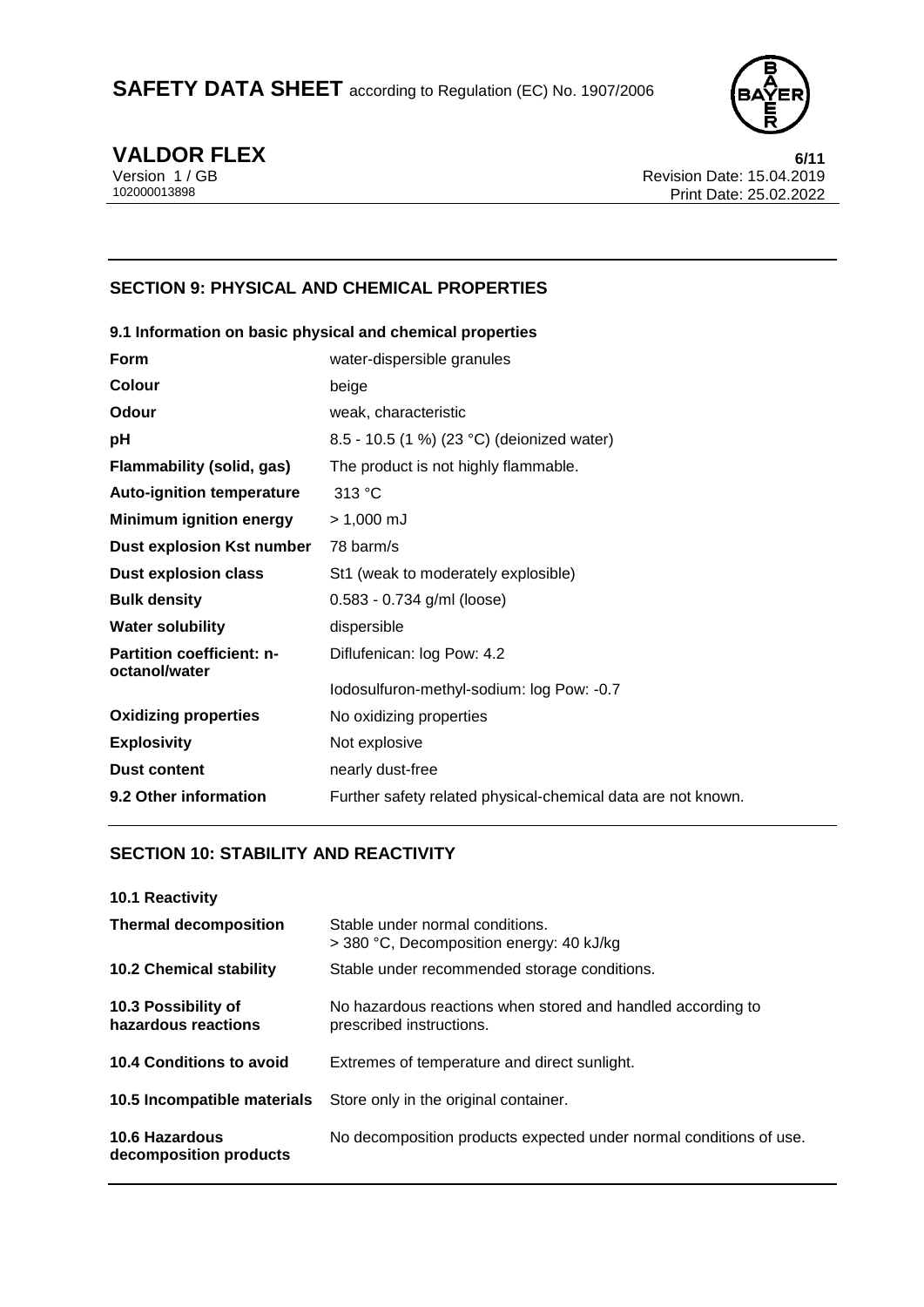

**VALDOR FLEX 7/11** Version 1 / GB Revision Date: 15.04.2019 Print Date: 25.02.2022

# **SECTION 11: TOXICOLOGICAL INFORMATION**

### **11.1 Information on toxicological effects**

| <b>Acute oral toxicity</b>                  | LD50 (Rat) $> 5,000$ mg/kg                                                           |
|---------------------------------------------|--------------------------------------------------------------------------------------|
| <b>Acute inhalation toxicity</b>            | $LC50$ (Rat) > 2.165 mg/l<br>Exposure time: 4 h<br>Highest attainable concentration. |
| <b>Acute dermal toxicity</b>                | LD50 (Rat) $> 2,000$ mg/kg                                                           |
| <b>Skin corrosion/irritation</b>            | No skin irritation (Rabbit)                                                          |
| Serious eye damage/eye<br>irritation        | Irritating to eyes. (Rabbit)                                                         |
| <b>Respiratory or skin</b><br>sensitisation | Non-sensitizing. (Mouse)<br>OECD Test Guideline 429, local lymph node assay (LLNA)   |

#### **Assessment STOT Specific target organ toxicity – single exposure**

Diflufenican: Based on available data, the classification criteria are not met. Iodosulfuron-methyl-sodium: Based on available data, the classification criteria are not met.

#### **Assessment STOT Specific target organ toxicity – repeated exposure**

Diflufenican did not cause specific target organ toxicity in experimental animal studies. Iodosulfuron-methyl-sodium did not cause specific target organ toxicity in experimental animal studies.

#### **Assessment mutagenicity**

Diflufenican was not mutagenic or genotoxic in a battery of in vitro and in vivo tests. Iodosulfuron-methyl-sodium was not mutagenic or genotoxic in a battery of in vitro and in vivo tests.

### **Assessment carcinogenicity**

Diflufenican was not carcinogenic in lifetime feeding studies in rats and mice. Iodosulfuron-methyl-sodium was not carcinogenic in lifetime feeding studies in rats and mice.

#### **Assessment toxicity to reproduction**

Diflufenican did not cause reproductive toxicity in a two-generation study in rats. Iodosulfuron-methyl-sodium did not cause reproductive toxicity in a two-generation study in rats.

#### **Assessment developmental toxicity**

Diflufenican did not cause developmental toxicity in rats and rabbits. Iodosulfuron-methyl-sodium did not cause developmental toxicity in rats and rabbits.

#### **Aspiration hazard**

Based on available data, the classification criteria are not met.

# **SECTION 12: ECOLOGICAL INFORMATION**

**12.1 Toxicity Toxicity to fish** LC50 (Oncorhynchus mykiss (rainbow trout)) > 100 mg/l static test; Exposure time: 96 h **Toxicity to aquatic invertebrates** EC50 (Daphnia magna (Water flea)) > 100 mg/l static test;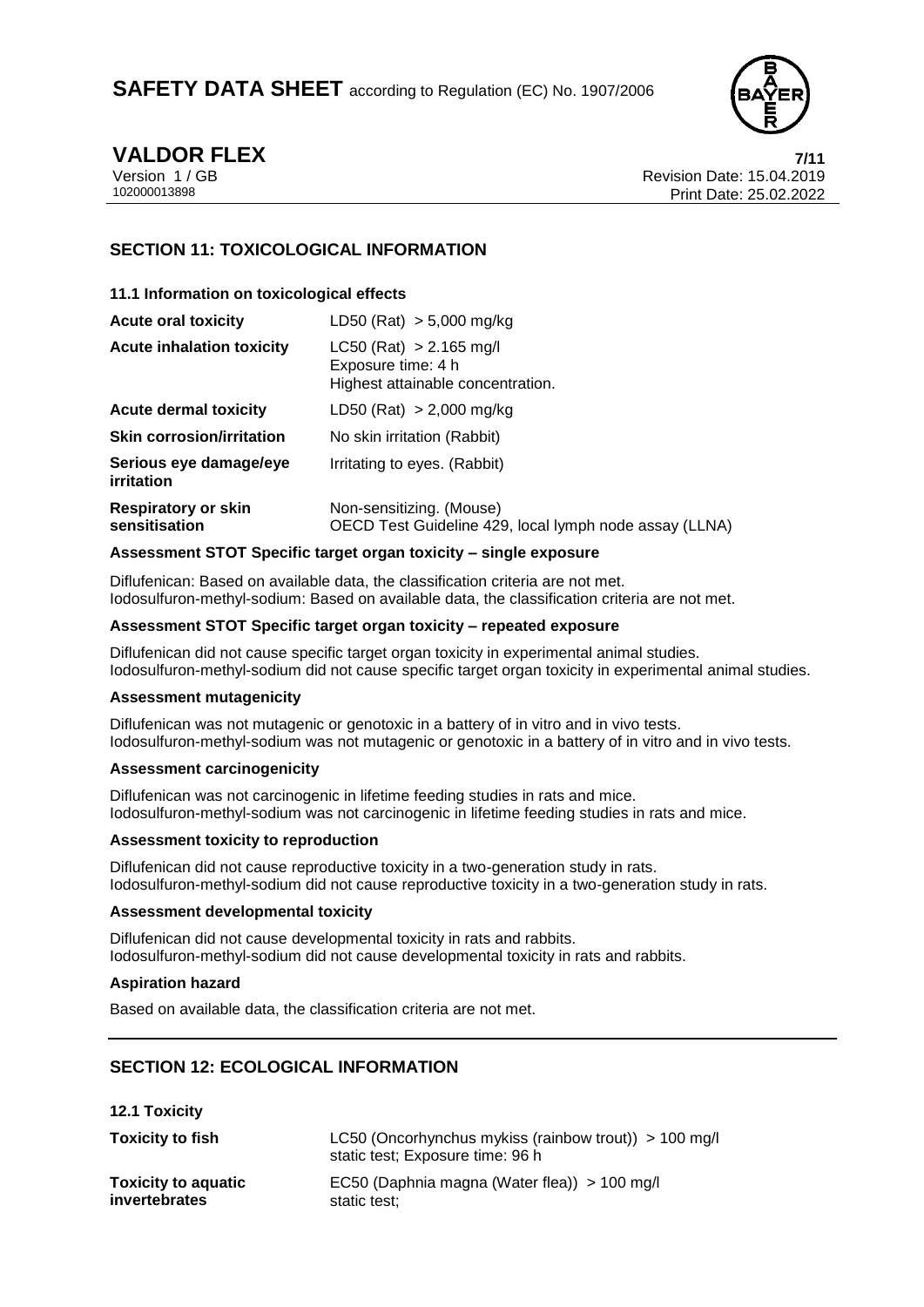# SAFETY DATA SHEET according to Regulation (EC) No. 1907/2006



**VALDOR FLEX** 8/11<br>Version 1/GB Revision Date: 15.04.2019 Version 1 / GB Revision Date: 15.04.2019<br>102000013898 Print Date: 25.02.2022 Print Date: 25.02.2022

|                                             | Exposure time: 48 h                                                                                                                                                                                                                                                                                                                                                                                              |  |
|---------------------------------------------|------------------------------------------------------------------------------------------------------------------------------------------------------------------------------------------------------------------------------------------------------------------------------------------------------------------------------------------------------------------------------------------------------------------|--|
| <b>Toxicity to aquatic plants</b>           | EC50 (Desmodesmus subspicatus (green algae)) 8.6 µg/l<br>Growth rate; Exposure time: 72 h                                                                                                                                                                                                                                                                                                                        |  |
| 12.2 Persistence and degradability          |                                                                                                                                                                                                                                                                                                                                                                                                                  |  |
| <b>Biodegradability</b>                     | Diflufenican:<br>Not rapidly biodegradable<br>lodosulfuron-methyl-sodium:<br>Not rapidly biodegradable                                                                                                                                                                                                                                                                                                           |  |
| Koc                                         | Diflufenican: Koc: 3417<br>Iodosulfuron-methyl-sodium: Koc: 45                                                                                                                                                                                                                                                                                                                                                   |  |
| 12.3 Bioaccumulative potential              |                                                                                                                                                                                                                                                                                                                                                                                                                  |  |
| <b>Bioaccumulation</b>                      | Diflufenican: Bioconcentration factor (BCF) 1,596<br>Does not bioaccumulate.<br>lodosulfuron-methyl-sodium:<br>Does not bioaccumulate.                                                                                                                                                                                                                                                                           |  |
| 12.4 Mobility in soil                       |                                                                                                                                                                                                                                                                                                                                                                                                                  |  |
| <b>Mobility in soil</b>                     | Diflufenican: Slightly mobile in soils<br>Iodosulfuron-methyl-sodium: Mobile in soils                                                                                                                                                                                                                                                                                                                            |  |
| 12.5 Results of PBT and vPvB assessment     |                                                                                                                                                                                                                                                                                                                                                                                                                  |  |
| <b>PBT and vPvB assessment</b>              | Diflufenican: This substance is not considered to be persistent,<br>bioaccumulative and toxic (PBT). This substance is not considered to be<br>very persistent and very bioaccumulative (vPvB).<br>lodosulfuron-methyl-sodium: This substance is not considered to be<br>persistent, bioaccumulative and toxic (PBT). This substance is not<br>considered to be very persistent and very bioaccumulative (vPvB). |  |
| 12.6 Other adverse effects                  |                                                                                                                                                                                                                                                                                                                                                                                                                  |  |
| <b>Additional ecological</b><br>information | No other effects to be mentioned.                                                                                                                                                                                                                                                                                                                                                                                |  |

# **SECTION 13: DISPOSAL CONSIDERATIONS**

| 13.1 Waste treatment methods        |                                                                                                                                                                                                                           |
|-------------------------------------|---------------------------------------------------------------------------------------------------------------------------------------------------------------------------------------------------------------------------|
| <b>Product</b>                      | In accordance with current regulations and, if necessary, after<br>consultation with the site operator and/or with the responsible authority,<br>the product may be taken to a waste disposal site or incineration plant. |
| <b>Contaminated packaging</b>       | Not completely emptied packagings should be disposed of as<br>hazardous waste.                                                                                                                                            |
| Waste key for the unused<br>product | 02 01 08* agrochemical waste containing hazardous substances                                                                                                                                                              |

# **SECTION 14: TRANSPORT INFORMATION**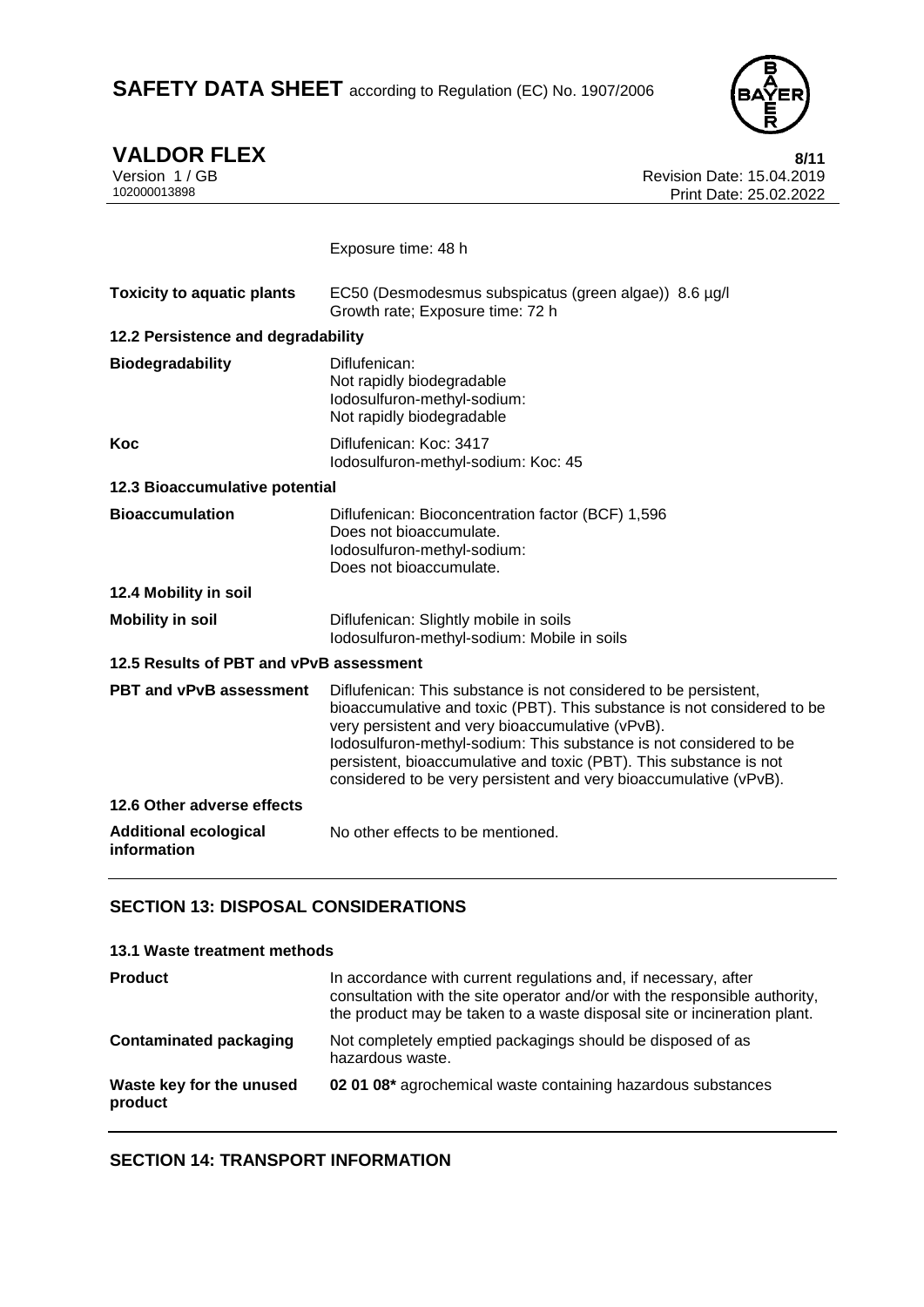# **SAFETY DATA SHEET** according to Regulation (EC) No. 1907/2006



# **ADR/RID/ADN**

**IMDG**

| 14.1 UN number<br>14.2 Proper shipping name | 3077<br>ENVIRONMENTALLY HAZARDOUS SUBSTANCE, SOLID,<br>N.O.S.<br>(DIFLUFENICAN, IODOSULFURON-METHYL-SODIUM<br>MIXTURE) |
|---------------------------------------------|------------------------------------------------------------------------------------------------------------------------|
| 14.3 Transport hazard class(es)             | 9                                                                                                                      |
| 14.4 Packaging Group                        | Ш                                                                                                                      |
| 14.5 Environm, Hazardous Mark               | YES.                                                                                                                   |
| Hazard no.                                  | 90                                                                                                                     |

This classification is in principle not valid for carriage by tank vessel on inland waterways. Please refer to the manufacturer for further information.

| טשווו                                       |                                                               |
|---------------------------------------------|---------------------------------------------------------------|
| 14.1 UN number<br>14.2 Proper shipping name | 3077<br>ENVIRONMENTALLY HAZARDOUS SUBSTANCE, SOLID,<br>N.O.S. |
|                                             | (DIFLUFENICAN, IODOSULFURON-METHYL-SODIUM<br>MIXTURE)         |
| 14.3 Transport hazard class(es)             | 9                                                             |
| 14.4 Packaging Group                        | Ш                                                             |
| 14.5 Marine pollutant                       | <b>YES</b>                                                    |
| <b>IATA</b>                                 |                                                               |
| 14.1 UN number                              | 3077                                                          |
| 14.2 Proper shipping name                   | ENVIRONMENTALLY HAZARDOUS SUBSTANCE, SOLID,<br>N.O.S.         |
|                                             | (DIFLUFENICAN, IODOSULFURON-METHYL-SODIUM<br>MIXTURE)         |
| 14.3 Transport hazard class(es)             | 9                                                             |
| 14.4 Packaging Group                        | Ш                                                             |
| 14.5 Environm. Hazardous Mark               | <b>YES</b>                                                    |
| <b>UK 'Carriage' Regulations</b>            |                                                               |
| 14.1 UN number                              | 3077                                                          |
| 14.2 Proper shipping name                   | ENVIRONMENTALLY HAZARDOUS SUBSTANCE, SOLID,<br>N.O.S.         |
|                                             | (DIFLUFENICAN, IODOSULFURON-METHYL-SODIUM<br>MIXTURE)         |
| 14.3 Transport hazard class(es)             | 9                                                             |
| 14.4 Packaging Group                        | Ш                                                             |
| 14.5 Environm. Hazardous Mark               | <b>YES</b>                                                    |
| Emergency action code                       | 2Z                                                            |
| 14.6 Special precautions for user           |                                                               |

See sections 6 to 8 of this Safety Data Sheet.

**14.7 Transport in bulk according to Annex II of MARPOL and the IBC Code**

No transport in bulk according to the IBC Code.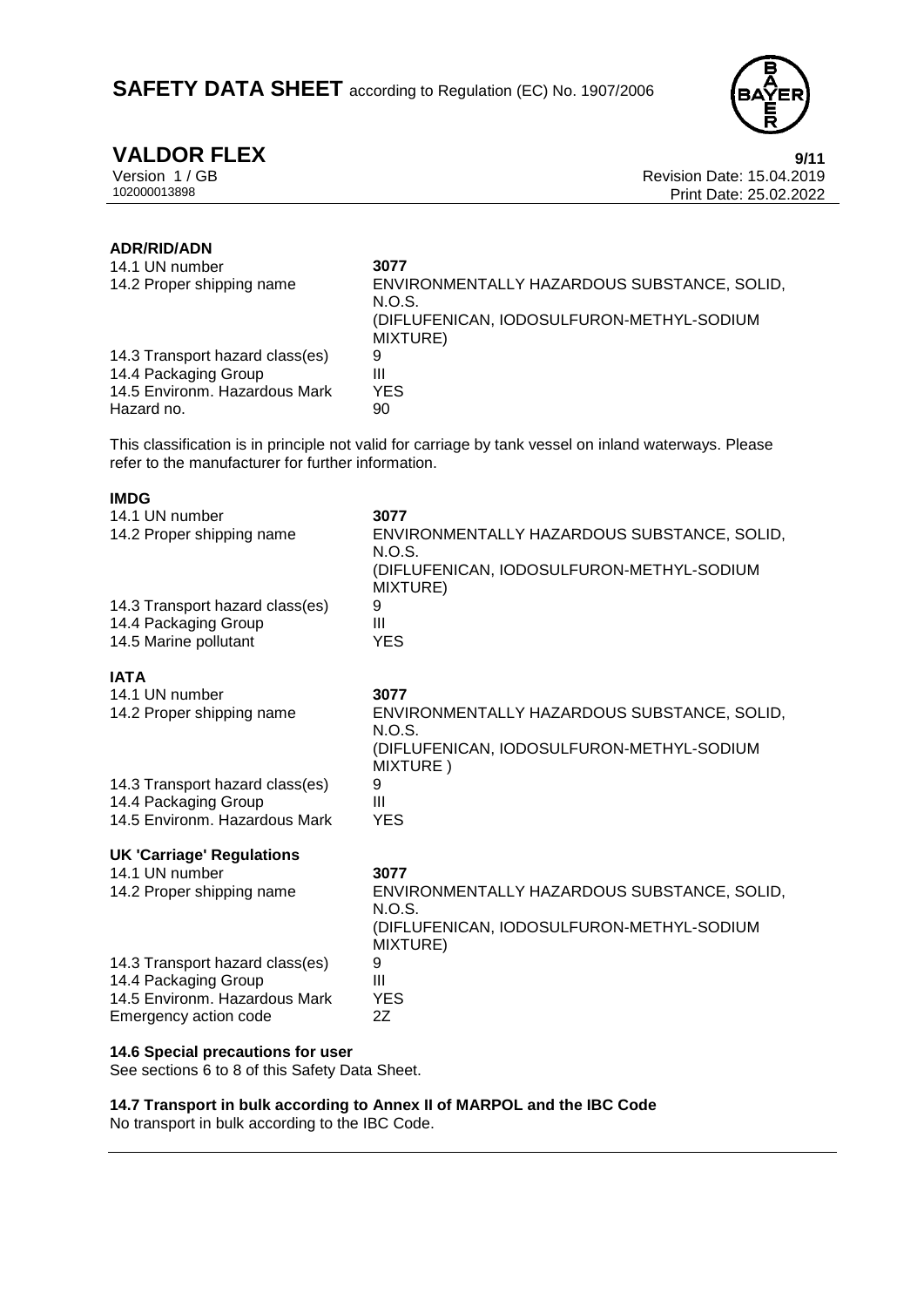

**VALDOR FLEX**<br>Version 1 / GB Revision Date: 15.04.2019 Version 1 / GB Revision Date: 15.04.2019 Print Date: 25.02.2022

# **SECTION 15: REGULATORY INFORMATION**

#### **15.1 Safety, health and environmental regulations/legislation specific for the substance or mixture**

### **UK and Northern Ireland Regulatory References**

This material may be subject to some or all of the following regulations (and any subsequent amendments). Users must ensure that any uses and restrictions as indicated on the label and/or leaflet are followed.

### **Transport**

Carriage of Dangerous Goods and Use of Transportable Pressure Equipment Regulations 2009 (SI 2009 No 1348)

Merchant Shipping (Dangerous Goods and Marine Pollutants) Regulations 1997 (SI 1997 No 2367) Air Navigation Dangerous Goods Regulations 2002 (SI 2002 No 2786)

### **Supply and Use**

Chemical (Hazard Information and Packaging for Supply) Regulations 2009 (SI 2009 No 716) Chemical (Hazard Information and Packaging for Supply) (Northern Ireland) Regulations 2009 Control of Substances Hazardous to Health Regulations 2002 (SI 2002 No 2677) EH40 Occupational Exposure Limits - Table 1 List of approved workplace exposure limits Control of Pesticide Regulations 1986 Dangerous Substances and Explosive Atmospheres Regulations 2002

### **Waste Treatment**

Environmental Protection Act 1990, Part II Environmental Protection (Duty of Care) Regulations 1991 The Waste Management Licensing Regulations 1994 (as amended) Hazardous Waste Regulations 2005 (Replacing Special Waste Regulations 1996 as amended) Landfill Directive Regulation on Substances That Deplete the Ozone Layer 1994 (EEC/3093/94) Water Resources Act 1991 Anti-Pollution Works Regulations 1999

### **Further information**

WHO-classification: III (Slightly hazardous)

### **15.2 Chemical safety assessment**

A chemical safety assessment is not required.

# **SECTION 16: OTHER INFORMATION**

### **Text of the hazard statements mentioned in Section 3**

| H302 | Harmful if swallowed. |
|------|-----------------------|
|      |                       |

- H315 Causes skin irritation.
- H317 May cause an allergic skin reaction.
- H318 Causes serious eye damage.
- H319 Causes serious eye irritation.
- H335 May cause respiratory irritation.
- H400 Very toxic to aquatic life.
- H410 Very toxic to aquatic life with long lasting effects.
- H412 Harmful to aquatic life with long lasting effects.